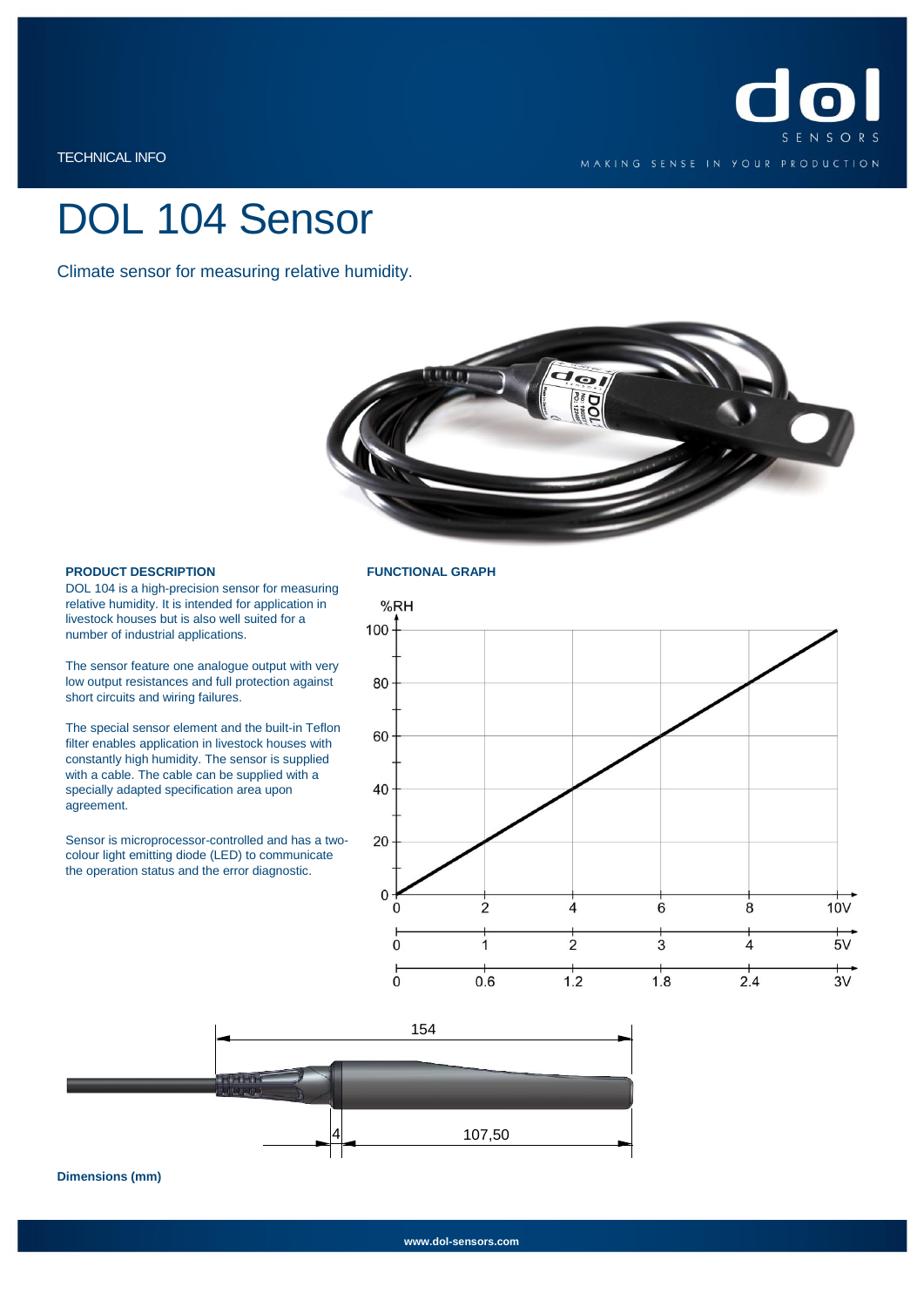

### TECHNICAL INFO

## **PRODUCT SURVEY**

| $\bigcirc$ | 140263<br>140274 | <b>DOL 104 HUMIDITY SENSOR 0-10V</b><br><b>DOL 104 HUMIDITY SENSOR 0-5V</b> |
|------------|------------------|-----------------------------------------------------------------------------|
|            | 140275           | <b>DOL 104 HUMIDITY SENSOR 0-3V</b>                                         |
|            | 140298           | <b>DOL 114 PROTECTIVE CAP 5 PCS.</b>                                        |
|            | 380101           | <b>BRACKET FOR DOL 14/15/114/16/104</b>                                     |

### **TECHNICAL DATA**

| <b>Measuring range</b>             | $0 - 100$ % RH                                                                                                                                                                                             |  |  |  |  |
|------------------------------------|------------------------------------------------------------------------------------------------------------------------------------------------------------------------------------------------------------|--|--|--|--|
| <b>Accuracy 1</b>                  | $0-10V$<br>$\pm$ 2% RH (40–85 %) $\pm$ 3% RH (10-95 %) at 0-40 °C<br>$0-5V$<br>$\pm$ 3% RH (40-85 %) $\pm$ 4% RH (10-95 %) at 0-40 °C<br>$\pm$ 3% RH (40–85 %) $\pm$ 4% RH (10-95 %) at 0-40 °C<br>$0-3$ V |  |  |  |  |
| <b>Output signal</b>               | $0 - 10 V$<br>$0.1 V / \% R$ H<br>0-5 V 0.05 V / % RH<br>$0 - 3V$<br>$0.03 V / \% R$ H                                                                                                                     |  |  |  |  |
| Time constant $T_{63}$             | 20 s at 0.5 m/s air velocity                                                                                                                                                                               |  |  |  |  |
| <b>Supply Voltage</b>              | $11 - 30$ V DC                                                                                                                                                                                             |  |  |  |  |
| <b>Supply Current</b>              | 12 mA no load<br>35 mA max. load                                                                                                                                                                           |  |  |  |  |
| Load                               | $>$ 500 $\Omega$ - < 10 M $\Omega$                                                                                                                                                                         |  |  |  |  |
| <b>Recommended load</b>            | $\geq 100 \text{ k}\Omega$                                                                                                                                                                                 |  |  |  |  |
| <b>Output current</b>              | 20 mA (current limited)                                                                                                                                                                                    |  |  |  |  |
| <b>Output impendence</b>           | $< 1 \Omega$                                                                                                                                                                                               |  |  |  |  |
| Temperature, operation and storage | $-40 °C - 60 °C$                                                                                                                                                                                           |  |  |  |  |
| <b>IP</b> classification           | <b>IP 67</b>                                                                                                                                                                                               |  |  |  |  |
| <b>Cable</b>                       | 2 m. 3 x 22 AWG / 0.34 mm <sup>2</sup>                                                                                                                                                                     |  |  |  |  |
| Max. cable length/                 | 100 m 0.75 mm <sup>2</sup> 200 m 1.50 mm <sup>2</sup>                                                                                                                                                      |  |  |  |  |
| Shipment weight ex. connector      | 150 g                                                                                                                                                                                                      |  |  |  |  |
| <b>Measure, shipment</b>           | $275 \times 200 \times 20$ mm                                                                                                                                                                              |  |  |  |  |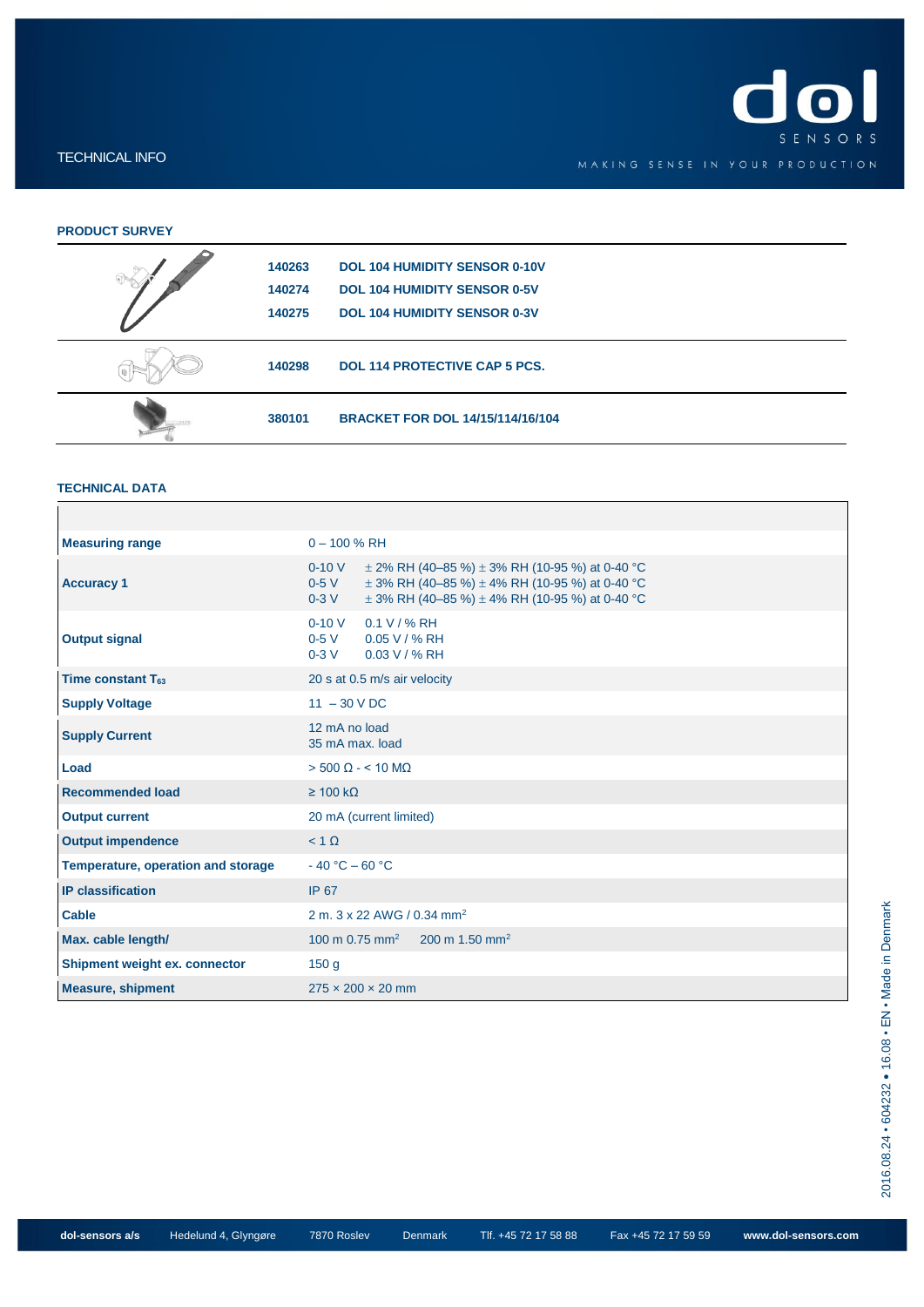

EN - TECHNICAL INFO

## DOL 114 Sensor 4-20 mA

Climate sensor for measuring relative humidity and temperature



### **PRODUCT DESCRIPTION**

DOL 114 is a high-precision sensor for measuring relative humidity and temperature. It is intended for application in livestock houses but is also well suited for a number of industrial applications.

The sensor features two 4 to 20 mA analogue outputs with very low output resistances and full protection against short circuits and wiring failures.

The special sensor element and the built-in Teflon filter enables application in livestock houses with constantly high humidity. The sensor can be supplied with built-in connector or cable according to requirement.

Sensor is microprocessor-controlled and has a two-colour light emitting diode (LED) to communicate the operation status and the error diagnostic. Sensor can be supplied with blinded LED for applications where this is needed.

#### **FUNCTIONAL GRAPH**





**Dimensions (mm)**